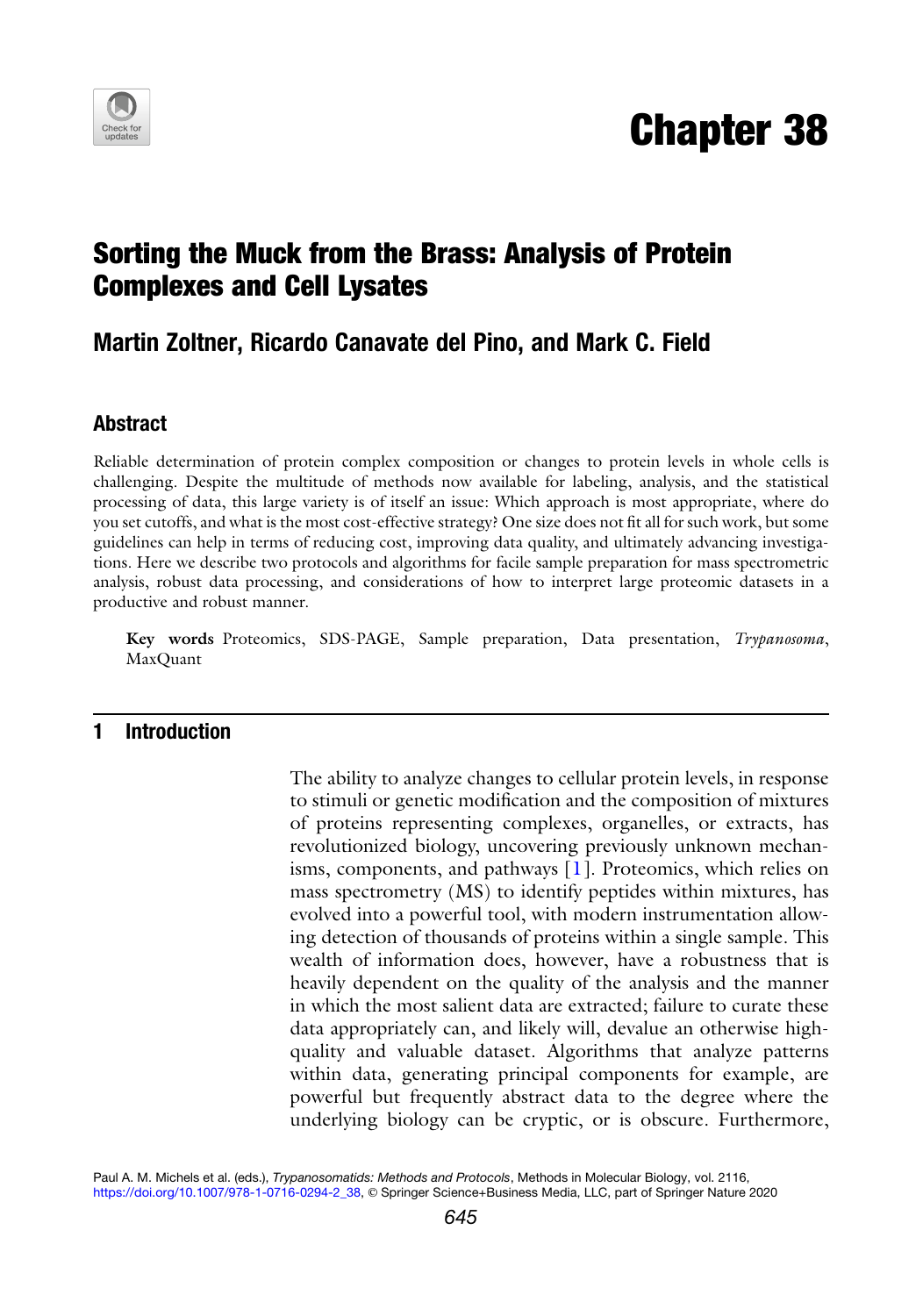#### <span id="page-1-0"></span>Table 1

#### Possible contaminant proteins that are frequently observed in pull downs from T. brucei

#### Structural proteins

Tubulin, basal body component, paraflagellar rod proteins, BILBO1

#### Nucleic-acid interacting proteins

EF1alpha, EF2, Ran, Histone H2B, Histone H4, RNA-binding protein RBSR1, RNA helicases

Ribosomal proteins 40S and 60S ribosomal proteins

#### Enzymes

Glyceraldehyde 3-phosphate dehydrogenase (GAPDH), cysteine desulfurase, ATP-dependent phospho fructokinase, hexokinase, fructose-1,6-bisphosphatase, glycerol kinase. Other high-abundance glyco lytic enzymes are also frequent

#### **Others**

Ubiquitin, polyubiquitin, chaperonins (e.g., HSP60, HSP70, dynamin)

the riches within a list of proteins are frequently intermixed with the less valuable, and discrimination between high and low value identifications is frequently difficult (Table [1\)](#page-1-0). While "where there's muck there's brass" is an old Yorkshire English adage, there is genuine hazard for the unwary.

For trypanosomatids, there are several advantages over many other organisms in context of proteomic analysis. There is little or no alternative splicing that generates more than one distinct protein per gene, the gene number is quite small (~8500 for Trypanosoma brucei) and the genomes of multiple species are now available and well annotated  $[2]$ . Culturing conditions for stable isotope labeling with amino acids in cell culture (SILAC) are well established [[3](#page-8-2)], developmental transitions are now possible to model in vitro [[4](#page-8-3)], and the power of modern MS instruments highly impressive, reliable and sensitive  $\lceil 5 \rceil$ . The advent of quantitative MS revolutionized the study and characterization of interactomes, allowing for identification of specific enrichment between interactors and therefore overcoming the requirement to purify protein complexes to, what is likely an arbitrary, homogeneity  $[6]$  $[6]$ . Importantly, the application of less stringent purification conditions facilitates capturing of weak and transient interactors. The recent development of intensity-based label-free quantification algorithms added a simpler, but powerful alternative to label-based methods [\[7](#page-8-6)]. To make full use of these approaches we have optimized protocols for isolation of complexes, preparation of samples for LC-MSMS and the analysis of the resulting data, to provide robust analytical pipelines within the means of most laboratories (Fig. [1\)](#page-2-0). For information concerning the isolation for complexes from trypanosomes and the use of cryomilling, the reader is referred to an earlier article by us in this series  $[8]$  $[8]$ .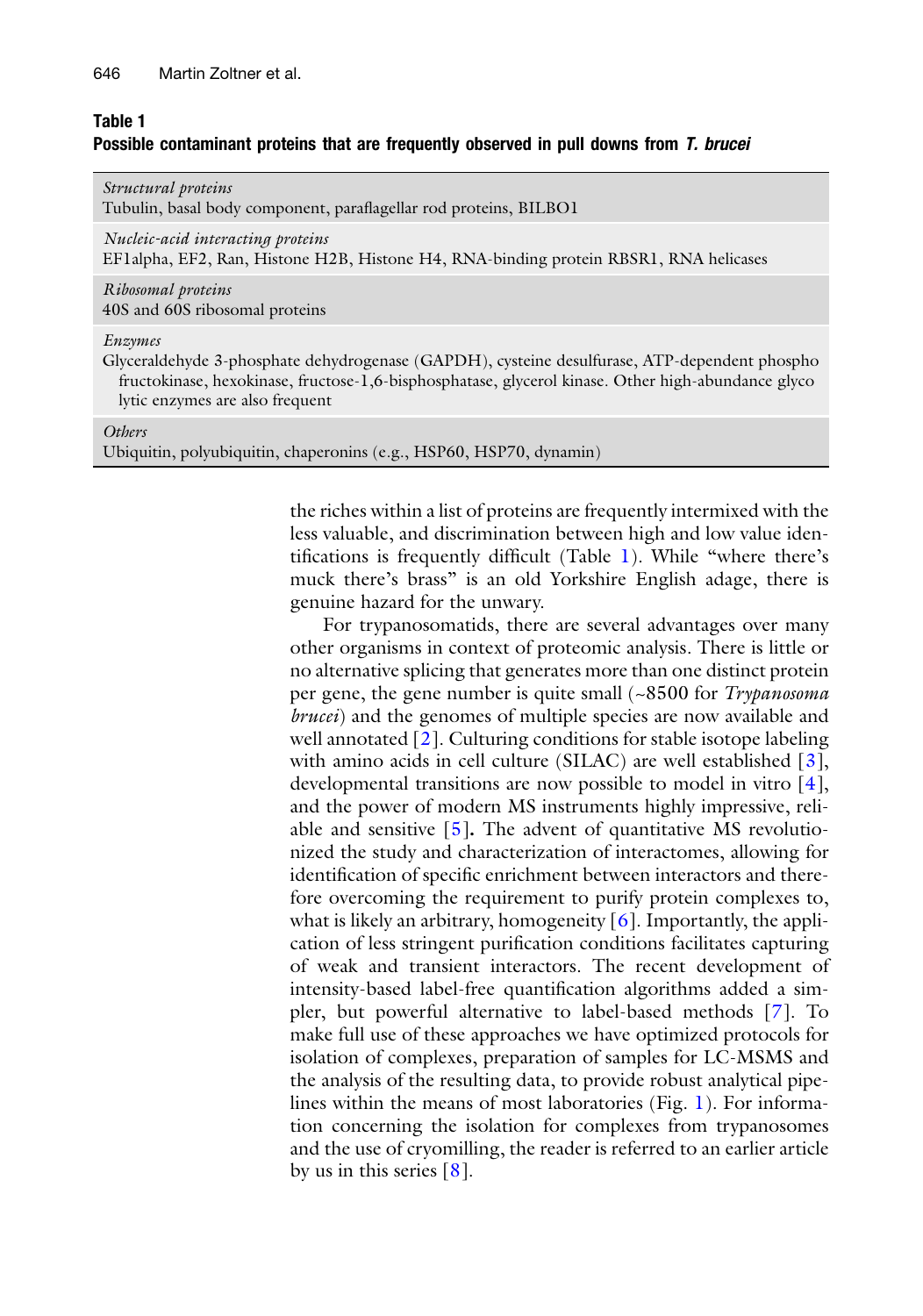<span id="page-2-0"></span>

#### **Affinity purified/enriched complex**

**List of candidates: Robust, possible, rejected**

Fig. 1 Flowchart for analysis of protein mixtures using LC-MSMS. The protocols in this chapter require as a starting point one of a whole cell lysate, an isolated complex or a subcellular fraction. Protocol one describes a simple method for preparing samples for mass spectrometry as well as increasing the depth of analysis. Protocol two discusses analysis using MaxQuant software, and how to parse your data for likely artefacts and low-quality protein identifications

# 2 Materials

| 2.1 SDS-<br>Polyacrylamide Gel      | 1. NuPAGE Sample Reducing Agent $(10\times)$ (Thermo Fisher<br>Scientific).                                                       |
|-------------------------------------|-----------------------------------------------------------------------------------------------------------------------------------|
|                                     | 2. Resolving gel buffer: 50 mM MOPS. 50 mM TRIS base.<br>3.5 mM SDS, 1.0 mM EDTA. Prepared using ultrapure<br>$(18 M ohm)$ water. |
|                                     | 3. Precast NuPAGE 4–12% Bis-Tris polyacrylamide gel (Thermo<br>Fisher Scientific).                                                |
|                                     | 4. Fixative: 40% ethanol, 10% acetic acid $(v/v)$ .                                                                               |
| 2.2 Data Processing<br>and Analysis | 1. MaxQuant and the Perseus framework, download https://<br>maxquant.org.                                                         |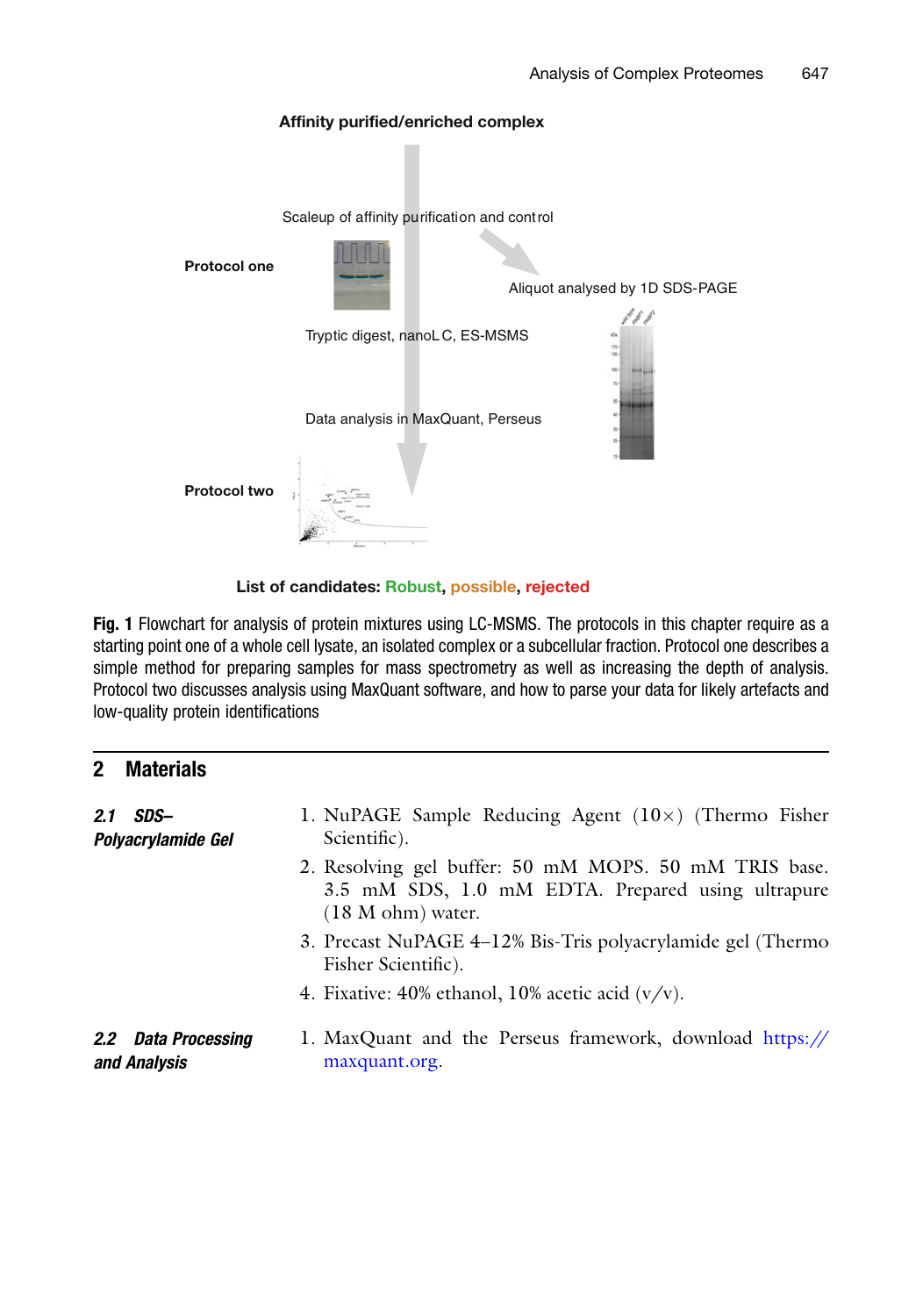# 3 Methods

3.1 SDS Polyacrylamide Gel Electrophoresis

- 1. Load the entire sample eluted from the nanobeads (supplemented with reducing agent if desired) into a single well of a Bis-Tris NuPAGE gel (see Note 1) and run at 100 V, 400 mA for 10 min or until the sample is  $1-1.5$  cm into the gel (Fig. [2\)](#page-3-0).
- 2. Using a virgin scalpel, cut the entire band corresponding to your sample and transfer to a 15 ml Falcon tube.
- 3. Fill the Falcon tube with 5 ml fixative and incubate the gel slice for 10 minutes with rotation (see Note 2). Discard the fixative and repeat twice more (see Note 3), then transfer the slice into a 1.5 ml Protein LoBind tube (Eppendorf).
- 1. Subject gel slices to reductive alkylation and in-gel tryptic digest using routine procedures.
- 2. Analyze eluted peptides by liquid chromatography-tandem mass spectrometry (LC-MSMS) on an Ultimate3000 nano rapid separation LC system (Dionex) coupled to an LTQ Velos mass spectrometer (Thermo Fisher Scientific) or similar (see Note 4).



Fig. 2 Cutting gel slices. After running the sample 1.0–1.5 cm into the SDS–polyacrylamide gel (as judged by the migration of the bromophenol blue band) a slice is extracted. The dimensions are indicated by the dotted line and are compatible with standard tryptic digest procedures in 1.5 ml microfuge tube format

<span id="page-3-0"></span>3.2 In-Gel Tryptic Digest and Mass **Spectrometry**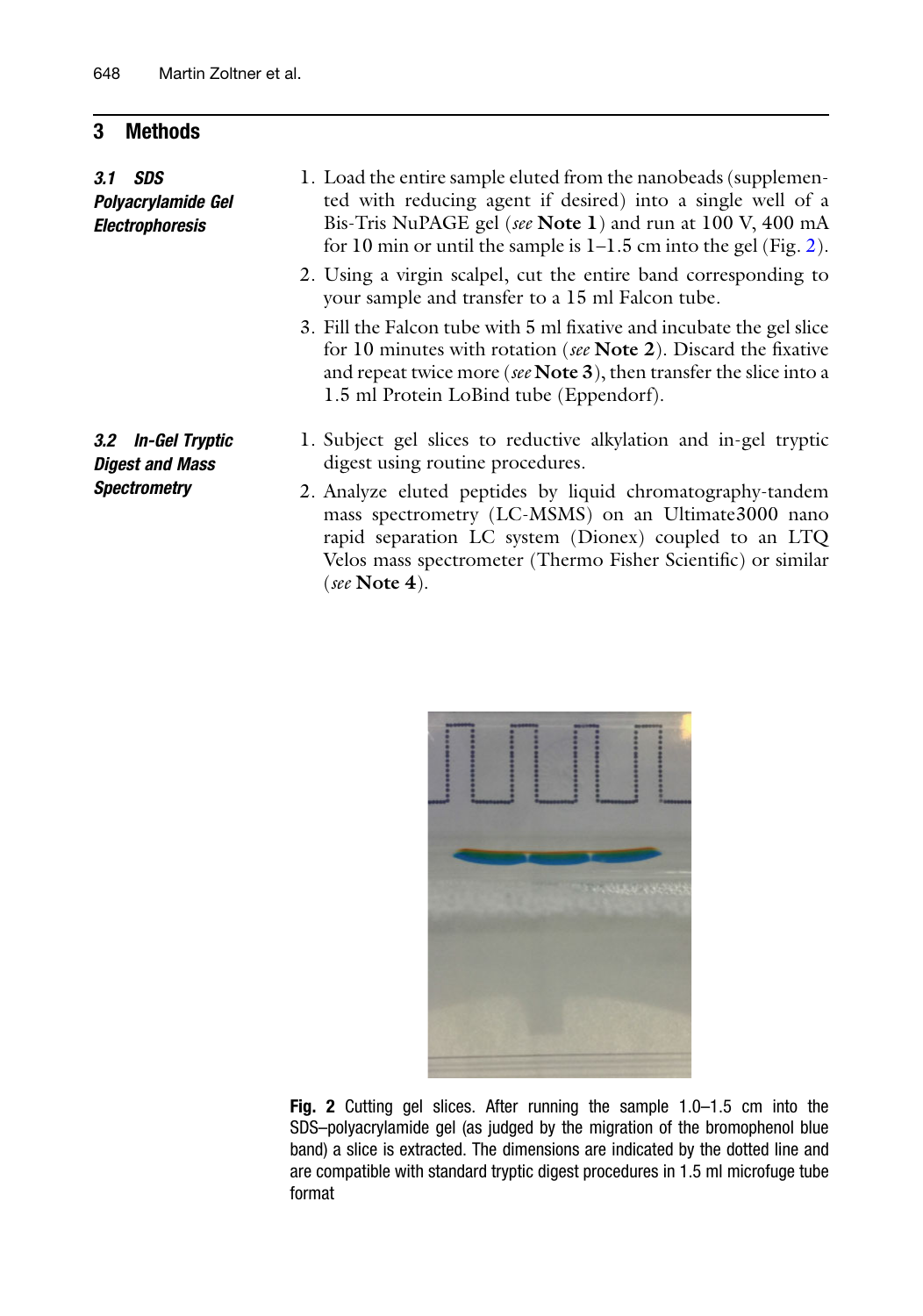# 3.3 Data Processing and Label Free **Quantification**

Spectra are processed using the intensity-based label-free quantification (LFQ) method of MaxQuant [\[7](#page-8-6), [9\]](#page-8-8), which has been validated as a tool for affinity enrichment mass spectrometry [\[6](#page-8-5)].

- 1. Organize spectra (.raw files for Thermo Fisher Scientific mass spectrometers) into one folder, load these into MaxQuant and assign an experiment number to each in the tab "Raw data."
- 2. Activate LFQ in the tab "Group-specific parameters."
- 3. Add a search database (*fasta* file) in the tab "Global parameters" (see Note 5) and enable "Match between runs" (see Note 6).
- 4. Select a "Number of processors" (bottom panel), defining the number of threads used for processing, and start the analysis. The progress is monitored in the tab "Global parameters." Activating "Show all activities" will show a list of completed tasks.
- 5. Output files will be written to the same path as input files.

# **3.4 Data Analysis** The LFQ data are analyzed using the Perseus software [\[10\]](#page-8-9).

- 1. Load the "proteingroups.txt" file, located in the folder/combined/txt of the input path, or using the Matrix/Generic Matrix Upload into Perseus.
- 2. Import LFQ intensities into the "Main" column and Fasta headers into the "Text" column.
- 3. Use "filter rows based on categorical columns" to eliminate hits to the contaminants and reverse database and proteins only identified by site (hits relying on modified peptides only).
- 4. Log2 transform LFQ intensities (using "Basic/Transform") and impute missing values from a normal distribution around the detection limit of the mass spectrometer (using "Imputation/Replace missing values from normal distribution") (see Note 7).
- 5. Group replicates using "Categorical annotation rows."
- 6. Perform a Student's t-test comparing the nontagged control sample group to the respective pull down with the taggedprotein group. Using "Processing/Tests/Two-sample t-test" will generate the additional columns " $-\log 10$  t-test p value," " $t$ -test difference," " $t$ -test  $q$ -value," and " $t$ -test test statistic."
- 7. The  $-\log 10$  *t*-test *p* value is plotted versus the *t*-test difference to generate a volcano plot. This can be done also in one step using Misc./Volcano plot, which generates a cutoff curve indicating which hits are significant (see Note 8). For an example see Fig. [3b, c.](#page-5-0)
- 8. Potential interactors are classified according to their position in the volcano plot.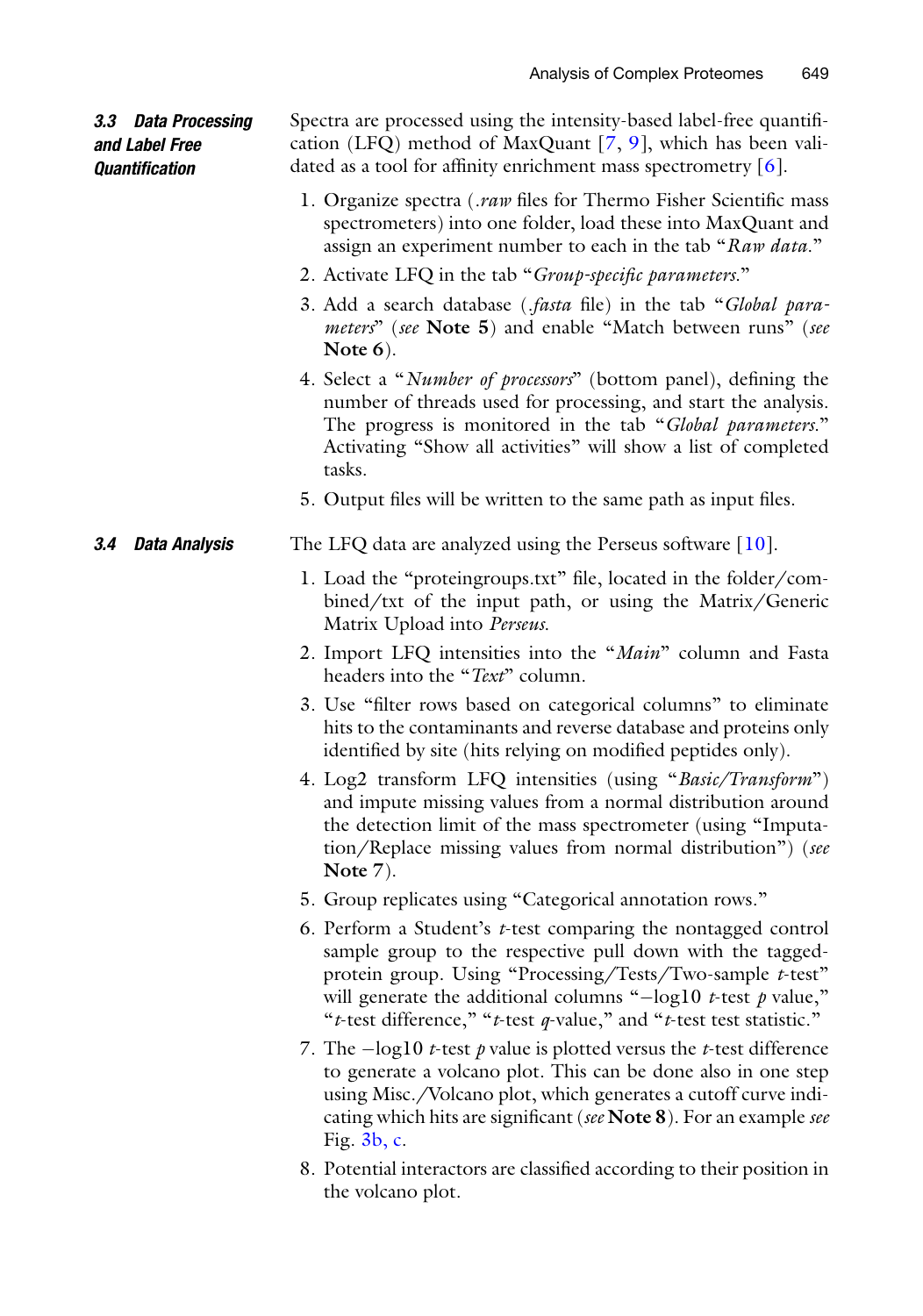<span id="page-5-0"></span>

Fig. 3 Pull down of the two PolyA-binding proteins PABP1 and PABP2. Panel a: SDS-PAGE analysis of the elution from polyclonal anti-GFP nanobody beads, from wild type cells, cells expressing PABP1-eYFP and cells expressing PABP2-eYFP, respectively. The theoretical molecular weights of the bait proteins (95.6 kDa for PABP1-eYFP and 94.7 kDa PABP2-eYFP) are indicated by asterisks. Panel b: Volcano plots of pull downs for PABP1-eYFP and PABP2-eYFP, respectively, both analyzed in triplicate. Starvation stress granule localization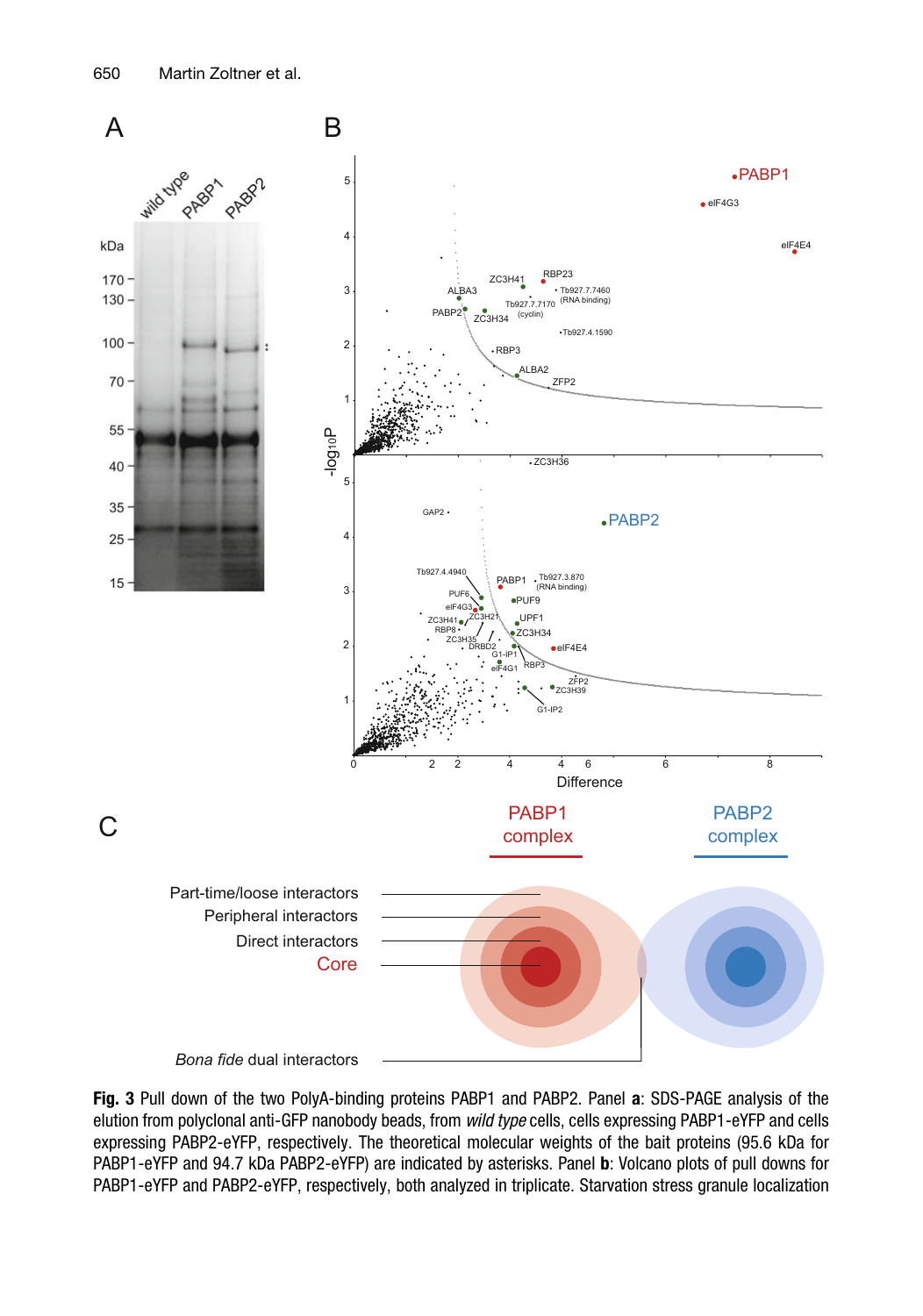**3.5 Validation** Even with a high number of replicates (we recommend at least three), false interactors can appear significantly enriched, which is likely due to nonspecific binding of contaminants to the complex during isolation and dependent on buffer conditions. On the other hand, some true interactors, which are only mildly enriched, can appear below the significance threshold cutoff and hence be discarded. The latter also depend on buffer conditions destabilizing individual interactions within the complex differentially. Moreover, substoichiometric and/or transient interactors can easily fall into this group. Ultimately, then, at least for a selection of key interactors, validation is essential. A reverse isolation, where the potential interactor serves as bait, is a straightforward way to improve confidence. Optionally, the analysis of this reverse isolation can be performed by western immunoblotting. Colocalization by immunofluorescence can deliver strong supporting evidence when the complex under investigation has a discrete localization within the cell.

> An example is given in Fig. [3.](#page-5-0) A comparative interactome analysis of the two paralogs of  $poly(A)$  binding protein, PABP1 and PABP2, controlling mRNA stability and translation initiation in Trypanosoma brucei, revealed partly overlapping, but distinct, interactomes, consistent with roles in regulation of distinct sets of mRNAs [[11](#page-8-10)]. Extensive localization studies after induction of stress granules (ribonucleoprotein assemblies regulating the fate of mRNAs in eukaryotes) were used to interpret the interactomes (indicated in Fig. [3b](#page-5-0)) and to put them into biological context. Additionally, a key interactor for each isoform was validated by reverse IP. PABP1 engages in strong associations with eIF4G3 and eIF4E4 and is largely excluded from stress granules. PABP2 in contrast interacts with a wide range of proteins and localizes to stress granules, similar to the majority of mRNAs. This example also illustrates the difficulty to interpret interactomics data from complexes with various ranges of interactions, that can be direct and indirect (Fig.  $3c$ ), and the additional complexity that a given protein can be a bona fide component of several distinct complexes.

◀

Fig. 3 (continued) information based on experimental data are shown as colored dots (green dots  $=$  stress granule localization; red dots  $=$  not localized in stress granules). Panel c: Considerations for interpretation of interactomics data. Most proteins participate in a range of interactions, that can be either direct or indirect. Furthermore, complex composition can vary in a temporally and/or spatially distinct manner, which is difficult to resolve experimentally. Conceptually one can consider a core of tight associations mediating the basic functions of a protein complex (core), and which are readily detectable. However, this is biologically inaccurate as even tight complexes exist in association with other complexes or biological assemblies. These interactions become functionally, as well as physically, more tenuous and will eventually come to include proteins that are off target, but which may still retain a genuine affinity for components of the target complex (lighter colors). In some cases, a given protein can be a bona fide member of more than one complex. The point at which one considers such interactions to represent contaminants is hard to determine and, to some level, is subjective. Full experimental details for the data discussed in panels a and b are described in ref. [11](#page-8-10)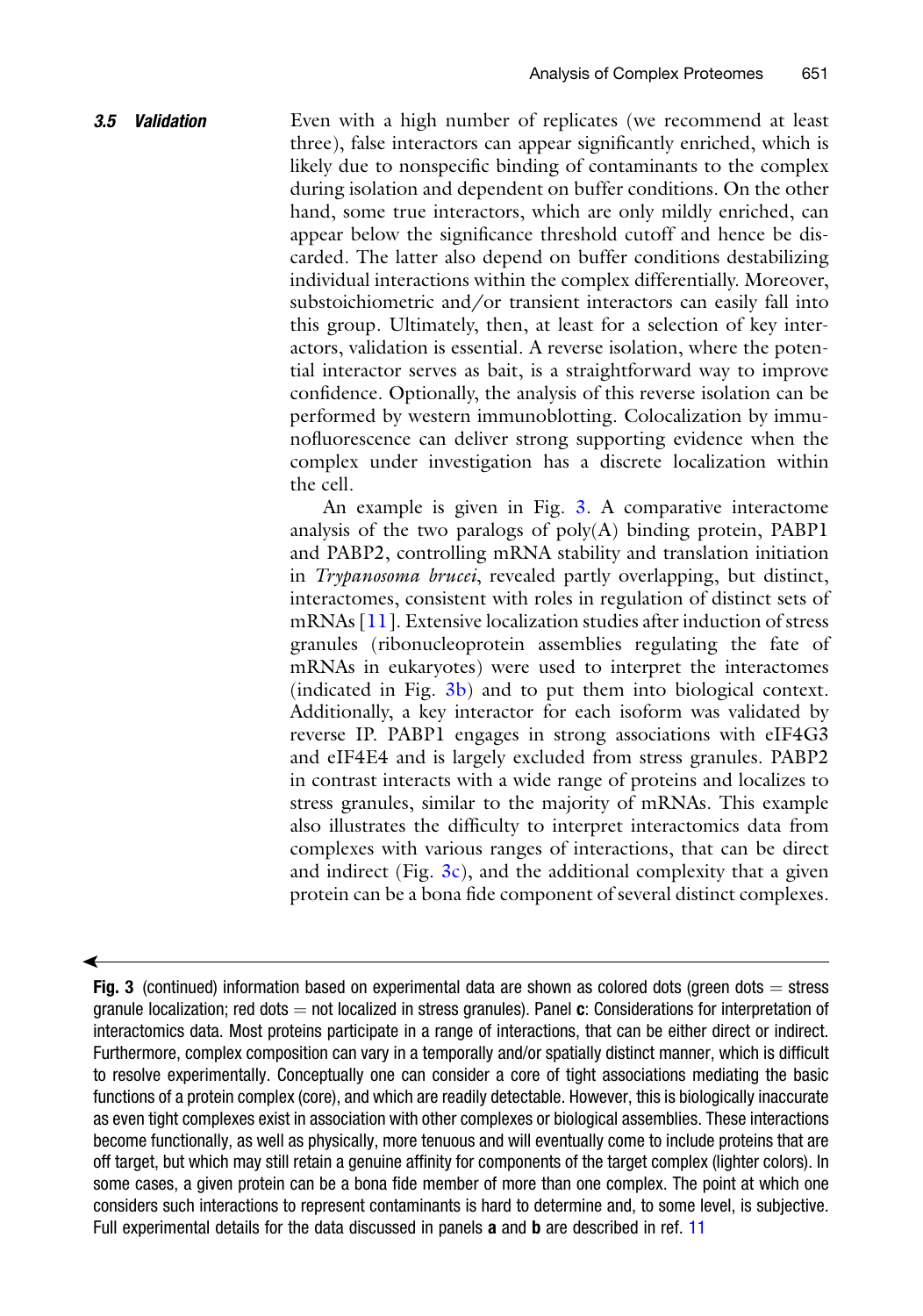### 4 Notes

- 1. Control or wild-type samples should always be run on separate gels, ideally in a separate electrophoresis tank. It is very common to have cross-contamination between samples ran on a single gel and this interferes with downstream analysis.
- 2. SDS must be efficiently removed as it interferes with LC-MSMS analysis.
- 3. The samples can be stored frozen at  $-20$  °C at this point.
- 4. The older Orbitrap LTQ technology of the Velos machine offers sufficient sensitivity to detect complexes of low abundance—the use of more sensitive mass spectrometers is possible but will increase the number of nonspecific background binder detections.
- 5. Download the most recent T. brucei brucei TREU927 annotated protein database (currently release 39.0) from Tri-TrypDB [\[2](#page-8-1)]. Define and test parse rules (>( $\lceil \frac{\land}{s} \rceil *$ ) is the Identifier rule for the TriTrypDB file in the tab "Configuration" (or, from MaxQuant version 1.6.2. on, this is also embedded in the tab "Global parameters"). Even when using the T. brucei brucei 427 Lister strain it is usually a better choice to search the T. brucei brucei 927 database (due to the overall higher sequence quality). However, the Lister 427 database can be searched separately, to encompass any variant proteins.
- 6. All other parameters can be used as default presets. Processing with "Match between runs" transfers identifications from one MS run to another, where the same feature was present, thereby increasing the number of available quantifications.
- 7. The distribution of imputed values can be inspected and compared to the LFQ intensity distribution in plots created using Visualization/Histogram. A multi-scatter plot (Analysis/Visualization/Multi scatter plot), visualizing corresponding LFQ intensities between each sample pair, is a useful tool for the quality control of replicates.
- 8. The cutoff curve is based on the false discovery rate (FDR) and the artificial factor s0. s0 controls the relative importance of the *t*-test *p*-value and difference between means. At  $\phi = 0$  only the  $p$ -value matters, while at nonzero  $\Omega$  the difference of means contributes.